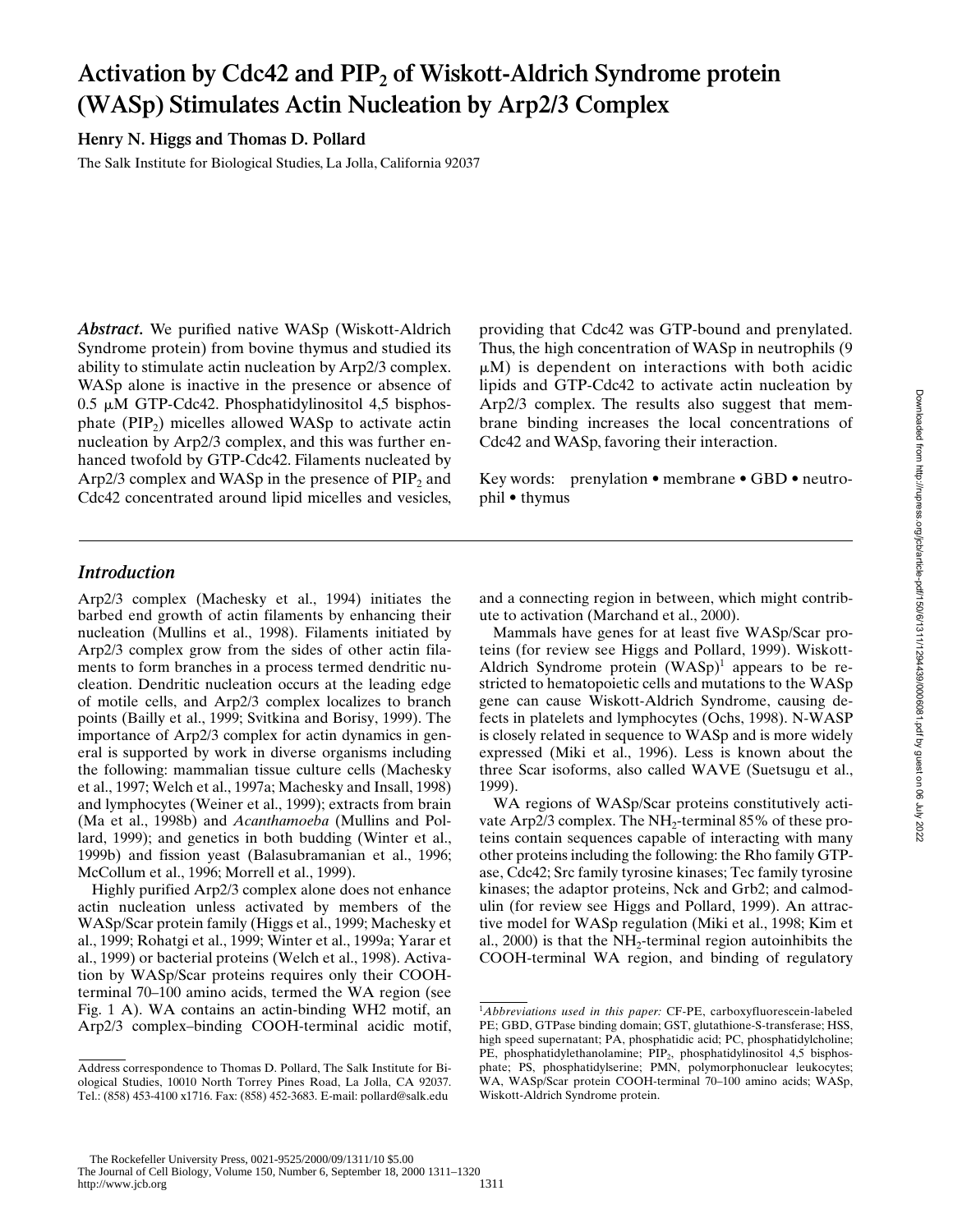proteins to NH<sub>2</sub>-terminal sequences relieves this inhibition, resulting in Arp2/3 complex activation and actin nucleation. The lipid second messenger, phosphatidylinositol-4,5 bisphosphate ( $PIP<sub>2</sub>$ ), also might bind WASp and N-WASP and might assist in activation (Rohatgi et al., 1999).

Several lines of evidence support the model that GTPbound Cdc42 (GTP-Cdc42) activates WASp or N-WASP by relief of autoinhibition. GTP-Cdc42 strongly stimulates actin nucleation in resting cell extracts (Zigmond et al., 1997; Ma et al., 1998a; Mullins and Pollard, 1999). Nuclear magnetic resonance structures show that GTP-Cdc42 binds a specific region (GTPase binding domain or GBD) on WASp and N-WASP (Abdul-Manan et al., 1999). WASp-WA also binds to WASp GBD, and GTP-Cdc42 competes for this binding site (Miki et al., 1998; Kim et al., 2000). Finally, Cdc42 enhances the ability of full-length recombinant N-WASP to activate Arp2/3 complex in vitro, an effect which is enhanced by  $\text{PIP}_2$  (Rohatgi et al., 1999).

However, results obtained using recombinant full-length WASp or N-WASP to activate Arp2/3 complex in vitro are inconsistent. First, in all published experiments, WASp or N-WASP displayed considerable Arp2/3 complex activation ability in the absence of Cdc42, ranging from full constitutive activity of WASp (Yarar et al., 1999) to partial activity of N-WASP (Egile et al., 1999; Rohatgi et al., 1999). Second, Rohatgi et al. (1999) found that both GTPand GDP-Cdc42 activated N-WASP, whereas Egile et al. (1999) showed that only GTP-Cdc42 was activated. Finally, lipid modification of Cdc42 varied in these studies as Rohatgi et al. (1999) used insect cell–expressed, prenylated Cdc42, whereas Egile et al. (1999) used *Escherichia coli*–expressed, unprenylated Cdc42. Both forms stimulated N-WASP. Attention to prenylation is significant since studies with cell extracts suggest that prenylated Cdc42 is required to activate actin polymerization (Zigmond et al., 1997; Ma et al., 1998a).

These inconsistencies leave open many questions regarding the mechanism of WASp or N-WASP activation by Cdc42. In principle, autoinhibition should be very tight to prevent activation of Arp2/3 complex in the absence of GTP-Cdc42, as observed in cell extracts. Also, the requirement for GTP-bound Cdc42 should be absolute since experiments in both whole cells and cell extracts suggest that GDP-Cdc42 is inactive (Nobes and Hall, 1995; Zigmond et al., 1997). For these reasons, we purified native WASp for the first time and studied its ability to activate Arp2/3 complex in the presence and absence of  $Cdc42$  and  $PIP<sub>2</sub>$ . We find that the regulation of WASp by  $PIP<sub>2</sub>$  and GTP-Cdc42 is robust, with WASp being inactive in their absence.  $PIP_2$  alone stimulates WASp, whereas GTP-Cdc42 alone does not. However, GTP-Cdc42 does augment PIP<sub>2</sub> stimulation. This augmentation requires that Cdc42 be both GTP-bound and prenylated. The synergy between PIP<sub>2</sub> and GTP-Cdc42 causes WASp-mediated actin nucleation on lipid surfaces.

# *Materials and Methods*

## *Protein Preparation*

We purified Arp2/3 complex from bovine thymus following the method described in Higgs et al. (1999). Rabbit skeletal muscle actin was purified from acetone powder (Spudich and Watt, 1971), gel filtered (MacLean-Fletcher and Pollard, 1980), and labeled with pyrenyliodoacetamide (Pollard and Cooper, 1984).

GST WASp-WA and WASp-WA were prepared as previously described (Higgs et al., 1999). WASp152-309 was produced by expression in PET15b (Novagen), purification by nickel-NTA affinity chromatography (QIAGEN), and cleavage of the 6xHis tag with thrombin. Human Cdc42 was expressed in SF9 cells as a glutathione-S-transferase (GST) fusion protein in pAcGHLT (PharMingen) using the baculovirus expression system, and was purified from the membrane fraction by glutathione-Sepharose affinity chromatography with subsequent cleavage of the GST moiety (Heyworth et al., 1993). Human Cdc42 was expressed in *E. coli* as a GST fusion protein in pGEX-2T, and purified from the nonmembrane fraction by glutathione-Sepharose affinity chromatography and cleavage of GST (Heyworth et al., 1993). Cdc42 was charged with GTPgS or GDP $\beta$ S by incubating 50  $\mu$ M Cdc42 with 2.7 mM nucleotide in 10 mM Tris-HCl, pH 7.5, 1 mM DTT, 3 mM diethylenetrinitrilo-pentaaacetic acid,  $0.5$  mM  $MgCl<sub>2</sub>$  for 10 min at 30°C.  $MgCl<sub>2</sub>$  was added to 4 mM, the mixture was kept on ice and used within 2 h. This nucleotide exchange procedure was used because the high concentration of EDTA used in other procedures (Heyworth et al., 1993) accelerated actin polymerization from monomers in the pyrene-actin assay.

## *Antibody Production*

The WASp 209-226 peptide was synthesized with an added cysteine residue at its NH<sub>2</sub> terminus on an Applied Biosystems 432A peptide synthesizer and coupled to keyhole limpet hemocyanin following instructions from the Pierce Chemical Co. This material was used to raise polyclonal antiserum in New Zealand white rabbits. AB1 was affinity-purified from serum using 209–226 peptide immobilized on Sulfolink gel (Pierce Chemical Co.).

# *WASp Concentration in Human Polymorphonuclear Leukocytes (PMN)*

Human PMN were isolated from freshly drawn blood from healthy donors (The General Clinical Research Center, Scripps Research Institute) in ACD (Higgs et al., 1999). The cell number was determined using a hemacytometer. Cells (final concentration,  $2.3 \times 10^4$  cells/ $\mu$ l) were added to boiling SDS-PAGE sample buffer and were boiled for 5 min. Protein concentration was 1 mg/ml by Bradford assay on a parallel sample diluted into 0.1% Thesit (Roche Biochemicals). The sample in SDS-PAGE buffer was diluted to various concentrations in the absence or presence of various concentrations of WASp152-309 in SDS-PAGE buffer. Samples were separated by SDS-PAGE and analyzed by Western blotting against AB1 with chemiluminescence detection. The integrated densities of the WASp and WASp152-309 bands were determined using NIH Image 1.60/ppc. Signals were linear for WASp between 1 and 10  $\mu$ g PMN homogenate, and for WASp152-309 between 2.5 and 20 ng in a background of 5  $\mu$ g PMN homogenate (44 pg protein/PMN determined by Bradford assay). WASp was determined to be 10.2 ng in 5  $\mu$ g PMN homogenate from the WASp152-309 standard curve. WASp in 2.5 and 7.5 µg PMN homogenate was 4.8 and 16.2 ng, respectively. WASp concentration in PMN cytoplasm was determined using  $1.8 \times 10^{-13}$  liters/cell, in which the nuclear and granule volumes have been subtracted from the total cell volume (Ting-Beall et al., 1993).

# *WASp Purification*

All steps were carried out at  $4^{\circ}$ C or on ice. All chromatographic supplies were purchased from Amersham Pharmacia Biotech. Six frozen bovine calf thymi (PelFreeze) were broken into small bits with a hammer, and homogenized in a blender followed by a Polytron (Bransonic) in 1 ml/g of EB (40 mM Tris-HCl, pH 8.0, 5 mM EGTA, 1 mM MgCl<sub>2</sub>, 1 mM DTT, 1 mM PMSF, 20  $\mu$ g/ml leupeptin, 6  $\mu$ g/ml pepstatin A). The homogenate was centrifuged at 11,000 *g* for 15 min, and the resulting supernatant was centrifuged at 100,000 *g* for 1 h to obtain a high speed supernatant (HSS). The conductivity of the HSS was adjusted to the equivalent of QA (20 mM Tris-HCl, pH 8.0, 100 mM NaCl, 1 mM EGTA, 1 mM MgCl<sub>2</sub>, 1 mM DTT, 2  $\mu$ g/ml leupeptin, 2  $\mu$ g/ml pepstatin A) with solid NaCl. The HSS was loaded onto 300 ml of Q Sepharose Fast Flow, and WASp was eluted with 3,000 ml of linear gradient to QB ( $QA + 200$  mM NaCl). Fractions containing full-length WASp (by Western blot) were pooled and solid ammonium sulfate (GIBCO BRL) was added to 40% saturation (243 g/liter)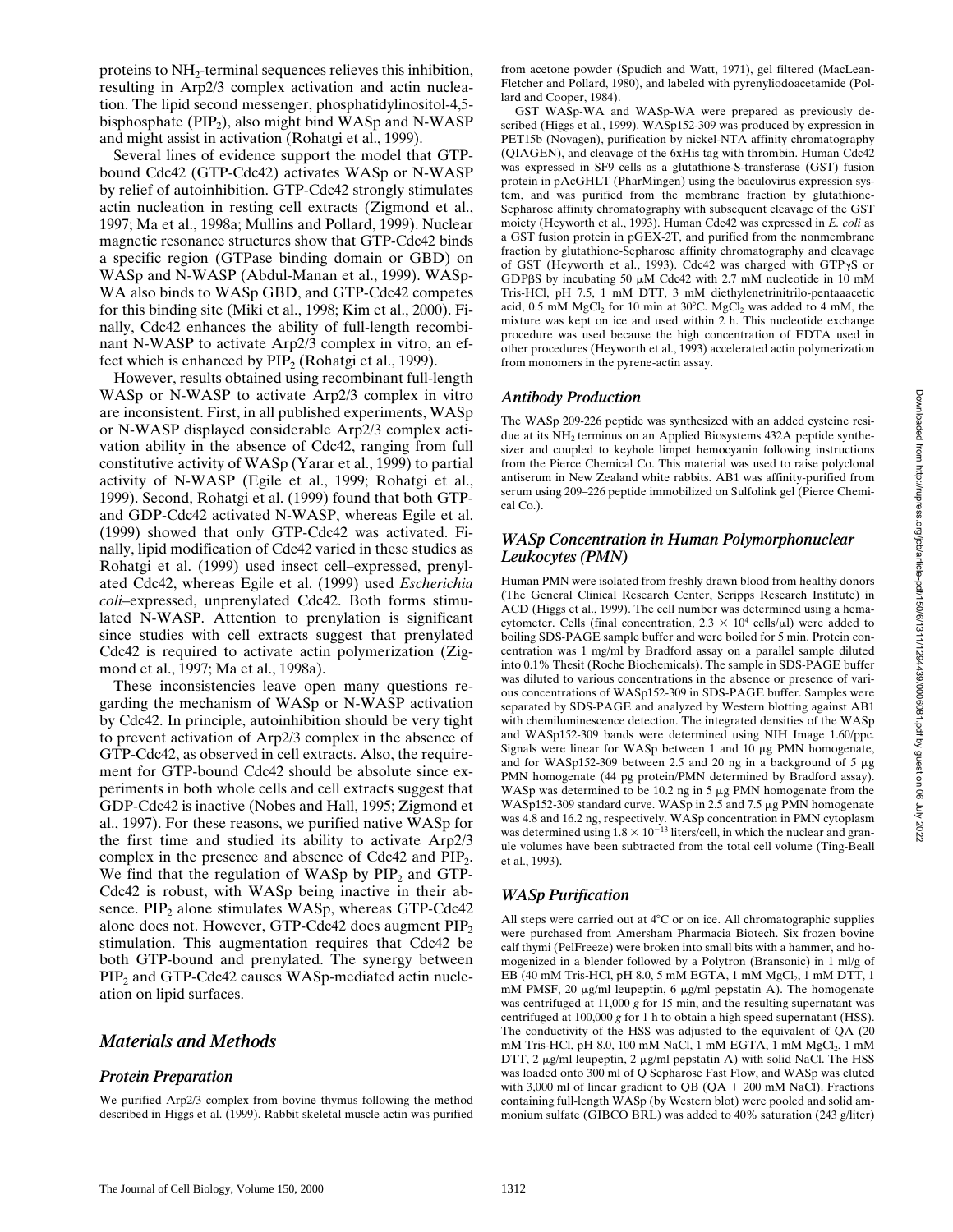with vigorous mixing. After 15 min, the sample was centrifuged at 10,000 rpm for 15 min, and the pellet was redissolved in PB (20 mM Tris-HCl, pH 8.0, 1 mM EGTA, 1 mM  $MgCl<sub>2</sub>$ , 1 mM DTT). The conductivity was adjusted to the equivalent of PA (PB  $+$  1,000 mM NaCl), and the sample was loaded onto 50 ml of phenyl-Sepharose high performance equilibrated with PA. WASp was eluted with a linear gradient to PB. WASpcontaining fractions were pooled, dialyzed against SA (10 mM Pipes, pH 6.8, 50 mM NaCl, 1 mM EGTA, 1 mM  $MgCl<sub>2</sub>$ , 1 mM DTT), and loaded onto a MonoS 10/10 column equilibrated in SA. WASp was eluted with a linear gradient from SA to SB (SA  $+$  500 mM NaCl). WASp-containing fractions were pooled and loaded onto a  $1.6 \times 60$ -cm Superdex200 column equilibrated in QA. WASp-containing fractions were pooled and concentrated by loading onto a MonoQ5/5 column equilibrated in QA and eluting with a linear gradient to QB. Sedimentation equilibrium ultracentrifugation of 40 nM bovine WASp in 10 mM imidazole, pH 7.0, 50 mM KCl, 1 mM MgCl<sub>2</sub>, 1 mM EGTA, and 1 mM DTT at 23°C was carried out in a Beckman Optima XL-I. WASp sedimentation was monitored at 225 nm. Distributions of WASp at equilibrium were fitted using the nonlinear least squares method of Winnonln (Johnson et al., 1981).

#### *Actin Polymerization by Fluorescence Spectroscopy*

A detailed procedure is described in Higgs et al. (1999). Reactions contained 4  $\mu$ M Mg-ATP actin (5% pyrene-labeled), 10 mM imidazole, pH 7.0, 50 mM KCl, 1 mM EGTA, and 1 mM  $MgCl<sub>2</sub>$  in G buffer-Mg (2 mM Tris-HCl, pH 8.0, 0.5 mM DTT, 0.2 mM ATP, 0.1 mM MgCl<sub>2</sub>, 0.02% wt/ vol NaN<sub>3</sub>). When used,  $\text{PIP}_2$  was added from a 2-mM stock in water. Pyrene fluorescence data (excitation at 365 nm and emission at 407 nm) were collected on a PTI AlphaScan spectrofluorometer (Photon Technology International) at a rate of 1 point/s. The concentration of filament ends (Ends) was determined at the point on the polymerization curve at which 80% of the actin had polymerized because few filaments form after this point (Higgs et al., 1999).

#### *Phospholipid Vesicles*

All phospholipids were suspended in chloroform and purchased from Avanti Polar Lipids including the following: egg phosphatidylcholine (PC); egg phosphatidylethanolamine (PE); brain phosphatidylserine (PS); brain phosphatidylinositol (PI); egg phosphatidic acid (PA); brain  $PIP_2$ ; carboxyfluorescein-labeled PE (CF-PE); and cholesterol. For microscopy, lipids were mixed in the appropriate quantities, and the chloroform was removed under vacuum. The lipid film was resuspended in 10 mM imidazole, pH 7.0, 50 mM KCl, 1 mM EGTA, 1 mM  $MgCl<sub>2</sub>$  by vortexing, and subjected to five freeze/thaw cycles in dry ice/ethanol and a  $37^{\circ}$ C water bath. For vesicle pelleting assays, the same procedure was followed except: 0.05% di-bodipy-PC (Molecular Probes) was added to the lipids; 170 mM sucrose was added to the resuspension buffer; and the vesicles were extruded 10 times through 0.1-µm pore size polycarbonate filters (Lipex). Pelleting assays were conducted by mixing  $2 \mu M$  WASp152-309 with unilamellar vesicles (500  $\mu$ l total lipid) for 5 min at 23°C, and then centrifuging in a TLA-100 rotor (Beckman Coulter) for 15 min at 90,000 rpm. For all lipid mixtures,  $>99\%$  of the lipid was in the pellet as judged by the depletion of di-bodipy-PC fluorescence from the supernatant. Pellets and supernatants were analyzed by SDS-PAGE and Coomassie staining.

#### *Fluorescence Microscopy*

Nucleation reactions were initiated as described above with 4  $\mu$ M rhodamine-labeled phalloidin (Sigma Chemical Co.). After incubation at  $23^{\circ}$ C for 20 min, reactions were diluted either 625-fold (micelle experiments) or 25-fold (vesicle experiments) into microscopy buffer (50 mM KCl, 1 mM MgCl<sub>2</sub>, 100 mM DTT, 20  $\mu$ g/ml catalase, 100  $\mu$ g/ml glucose oxidase, 3 mg/ml glucose, 0.5% methylcellulose, 10 mM imidazole, pH 7.0). Diluted sample  $(2 \mu l)$  was applied to coverslips coated with 0.1% nitrocellulose, and fluorescence was viewed with an Olympus X-70 microscope (Blanchoin et al., 2000).

#### *Fluorescence Anisotropy*

Experiments were conducted as previously described (Blanchoin and Pollard, 1998; Vinson et al., 1998). In brief,  $0.1 \mu M$  of rhodamine-labeled WASp WA and varying concentrations of binding partners were incubated in 10 mM imidazole, pH 7.0, 50 mM KCl, 1 mM  $MgCl<sub>2</sub>$ , 1 mM EGTA, and 0.025% Thesit (Roche Biochemicals) for 10 min at 23°C. Fluorescence anisotropy was measured in an AlphaScan spectrofluorometer

(Photon Technologies International) at 552 nm excitation and 574 nm emission.

#### *Results*

#### *Characterization of Antibodies Against WASp*

Antibodies against a peptide consisting of residues 209–226 of human WASp, a region with no significant homology to N-WASP or Scar proteins, recognized a 65-kD band in lysates of human neutrophils and bovine thymus (Fig. 1 B). Although the calculated molecular mass of WASp is



*Figure 1.* Extraction and purification of WASp from leukocytes. (A) Schematic diagram of WASp with the domains and constructs used in this study. (B) Extraction of WASp. Homogenates (Homog.) from human peripheral neutrophils and bovine thymus were fractionated into a 4,000*-g* pellet (LSP), 100,000*-g* pellet (HSP), and 100,000*-g* supernatant (HSS). 10 mg of the total homogenate and equal volumes of the centrifuged fractions were Western blotted with AB1. (C) Determination of WASp concentration in human neutrophils. SDS-PAGE of homogenates at various dilutions in the absence or presence of varying concentrations of WASp152-309. Western blots against AB1 were analyzed by densitometry. (D) Gel filtration of purified WASp on Superdex200 in 10 mM imidazole, pH 7.0, 50 mM KCl, 1 mM  $MgCl<sub>2</sub>$ , 1 mM EGTA, and 1 mM DTT. The concentrations of WASp in the eluted fractions were measured by quantitative Western blotting. (inset) Coomassie blue–stained SDS-PAGE of  $0.2 \mu$ g purified WASp before gel filtration.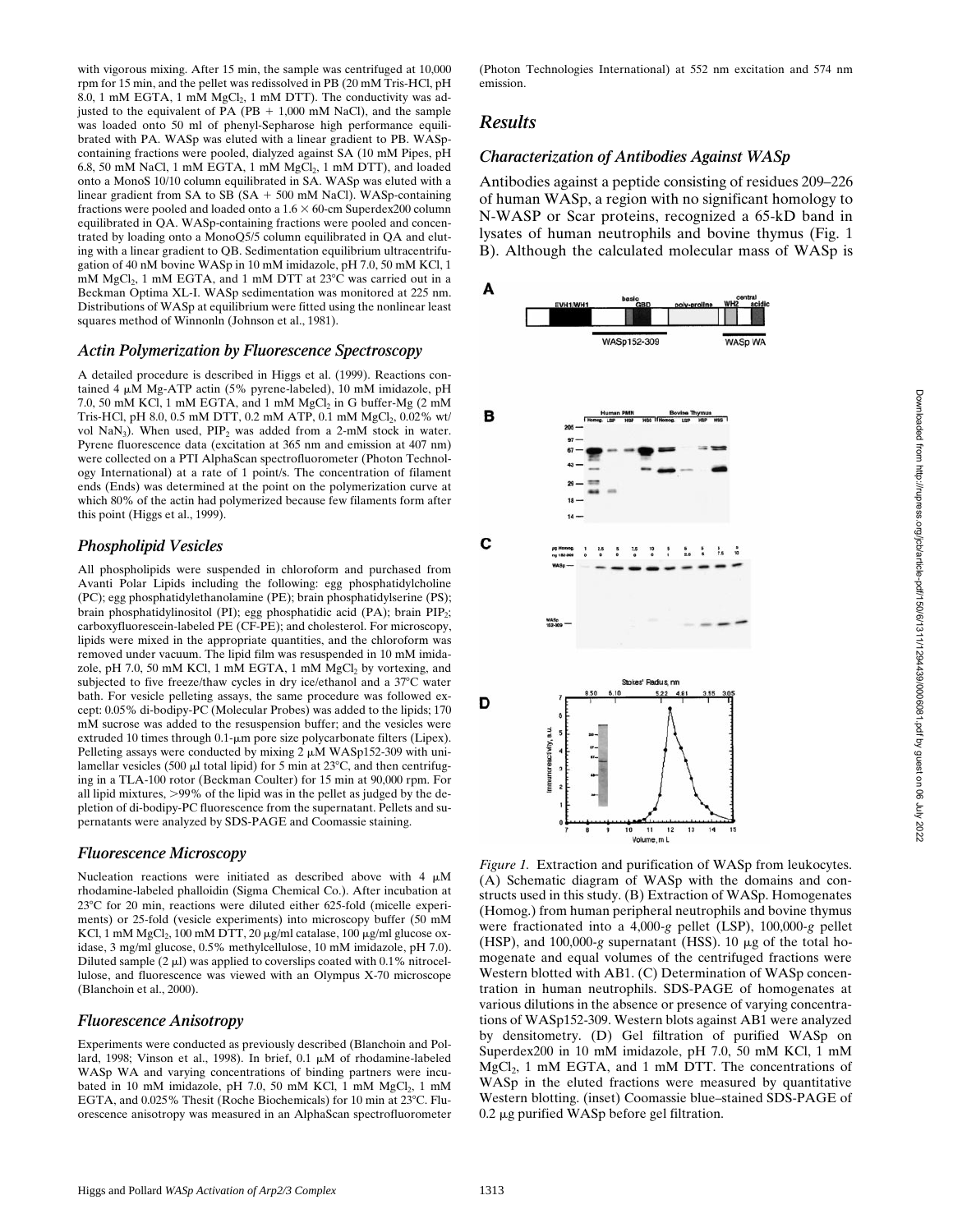53,041 D, migration of the band at 65 kD agrees with previous studies (Zhu et al., 1996). WASp from thymus migrated as a doublet, which might be due to limited proteolysis or to posttranslational modification. AB1 also reacted with several lower molecular mass bands, the most prominent in thymus at 40 kD, which varied in intensity between preparations. Several of these bands may be proteolytic fragments of full-length WASp since they were reduced by stringent regimes of protease inhibitors and they increased in lysates over time as the full-length WASp band decreased.

Most of the full-length WASp in these lysates partitioned into the 100,000*-g* supernatant, with minor amounts in the 4,000*-g* pellet and 100,000*-g* pellet (Fig. 1 B). The concentration of WASp in PMN cytoplasm was determined to be  $9 \pm 2 \mu M$  (Fig. 1 C), a value similar to the concentration of Arp2/3 complex in PMN (Higgs et al., 1999).

## *Purification and Physical Properties of WASp*

We purified WASp from the 100,000*-g* supernatant of bovine calf thymus by anion exchange chromatography, ammonium sulfate precipitation, phenyl-Sepharose chromatography, and cation exchange chromatography, assessing purification steps by Western blotting. Although the yield of WASp was consistent among three preparations (8, 10, and  $14 \mu$ g), the purity varied. After SDS-PAGE, one preparation yielded only one visible band by Coomassie staining (Fig. 1 D, inset). The other two preparations contained minor contaminating bands, none of which reacted with AB1. Purified WASp from all preparations had a Stokes' radius of 5.0 nm on Superdex 200 gel filtration chromatography (Fig. 1 D), which is considerably larger than that expected for a globular protein of 55 kD. By sedimentation equilibrium analytical ultracentrifugation, 40 nM native WASp had a molecular mass of 122 kD (not shown). The data were noisy owing to the low concentration of WASp, but rule out a monomer. Larger quantities will be required to determine if WASp is a dimer or a trimer.

We also attempted to purify the WASp expressed in insect cells using the baculovirus infection system. Despite good expression, we were unable to recover purified WASp using the native WASp purification procedure. A majority of recombinant WASp pelleted at low speed in the extract, and remained insoluble upon detergent and salt treatment. Furthermore, the WASp expressed in insect cells eluted heterogeneously from all columns, in contrast to the native WASp, which eluted as a single peak from each column. One possibility is that the WASp expressed in insect cells was in heterogeneous aggregates that caused it to fractionate poorly.

#### *Effect of WASp, Cdc42, and PIP<sub>2</sub> on Actin Nucleation through Arp2/3 Complex*

We tested the ability of full-length WASp to activate actin nucleation through Arp2/3 complex using fluorescence of pyrene-actin to follow the polymerization time course. WASp alone (4 nM) or with 10 nM Arp2/3 complex had no effect on the time course of actin polymerization (Fig. 2 A). The addition of 500 nM GTP $\gamma$ S-Cdc42 to WASp and Arp2/3 complex did not alter the polymerization time



*Figure 2.* Activation of Arp2/3 complex by native WASp and WASp-WA. (A) Effect of Cdc42 and  $PIP<sub>2</sub>$  on WASp activation of Arp2/3 complex. Monomeric MgATP actin  $(4 \mu M, 5\%)$ pyrene-labeled) was polymerized in the presence of 10 nM of Arp2/3 complex and no addition (open circles), 4 nM WASp (filled circles), 4 nM WASp, and 500 nM prenylated  $GTP\gamma S$ -Cdc42 (open diamonds), 4 nM WASp, and 20  $\mu$ M PIP<sub>2</sub> micelles (open squares), 4 nM WASp, 20  $\mu$ M PIP<sub>2</sub> micelles and 500 nM prenylated GTP $\gamma$ S-Cdc42 (filled triangles), and 500 nM WASp WA (crosses). (B) Dependence of nucleation by Arp2/3 complex and native WASp on  $\text{PIP}_2$  concentration. Conditions were as described in A, with 4 nM WASp and a varying concentration of  $PIP<sub>2</sub>$  in the absence of Cdc42. The concentration of filament ends was calculated from the slopes of polymerization curves at 80% polymerization. (C) Dependence of nucleation by Arp2/3 complex on the concentrations of dimeric GST-WA (closed circles) or monomeric WASp-WA (open circles). Conditions are as in A, except no  $\text{PIP}_2$  or Cdc42 was added.

course. However, addition of  $PIP<sub>2</sub>$  micelles to WASp and Arp2/3 complex accelerated polymerization and produced 12-fold more filaments (Fig. 2, A and B, and Table I). The addition of GTP $\gamma$ S-Cdc42 doubled the effect of PIP<sub>2</sub> alone. This synergy between  $PIP<sub>2</sub>$  and Cdc42 required  $GTP\gamma S$  and recombinant Cdc42 from insect cells, which contained the prenyl modification (prenylated Cdc42). The Cdc42 expressed in *Escherichia coli* (unprenylated Cdc42) was inactive, as was prenylated GDPBS-Cdc42 (Table I). The effects of  $PIP_2$  and prenylated GTP $\gamma$ S-Cdc42 required Arp2/3 complex and WASp. Neither  $PIP_2$  nor prenylated  $GTP\gamma S- Cdc42$  changed the ability of WASp WA, the constitutively active COOH-terminal 70 residues of WASp, to activate Arp2/3 complex (not shown).

The degree to which WASp activated Arp2/3 complex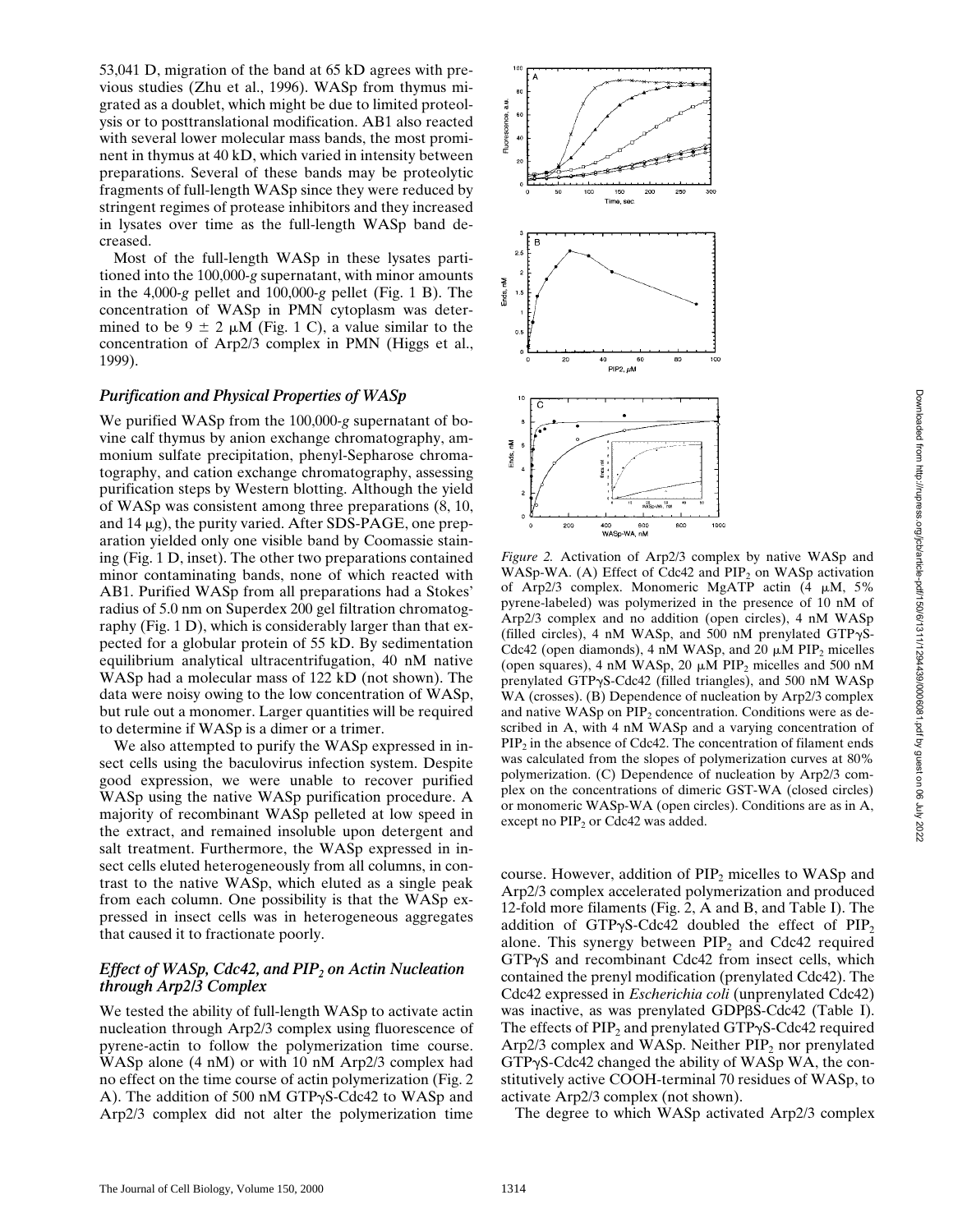#### *Table I. Effect of WASp Activators on Actin Nucleation by WASp and Arp2/3 Complex*

| Conditions                                                               | Concentration<br>ends | Relative<br>concentration ends |  |
|--------------------------------------------------------------------------|-----------------------|--------------------------------|--|
|                                                                          | nM                    |                                |  |
| Actin                                                                    | 0.13                  |                                |  |
| Actin, Arp2/3 complex                                                    | 0.13                  |                                |  |
| Actin, Arp2/3 complex, WASp                                              | 0.15                  | 1.2                            |  |
| Actin, Arp2/3 complex, WASp, PIP <sub>2</sub>                            | 1.57                  | 12.1                           |  |
| Actin, Arp $2/3$ complex, WASp, prenylated GTP $\gamma$ S-Cdc42          | 0.15                  | 1.2                            |  |
| Actin, Arp2/3 complex, WASp, PIP <sub>2</sub> , prenylated GTPyS-Cdc42   | 2.99                  | 23.0                           |  |
| Actin, Arp2/3 complex, WASp, PIP <sub>2</sub> , unprenylated GDPßS-Cdc42 | 1.55                  | 12.1                           |  |
| Actin, Arp2/3 complex, WASp, PIP <sub>2</sub> , unprenylated GTPyS-Cdc42 | 1.08                  | 8.3                            |  |
| Actin, Arp2/3 complex, WASp-WA                                           | 7.50                  | 57.7                           |  |

Reagent concentrations: 4  $\mu$ M actin, 10 nM Arp2/3 complex, 4 nM WASp, 20  $\mu$ M PIP<sub>2</sub>, 0.5  $\mu$ M Cdc42, and 1  $\mu$ M WASp-WA. Concentration ends were determined at 80% polymerization (Higgs et al., 1999).

in the absence of prenylated GTP $\gamma$ S-Cdc42 and PIP<sub>2</sub> varied slightly among the three WASp preparations. Two of the preparations displayed no activation ability, whereas the third stimulated a twofold increase in filaments nucleated in the absence of activators. However, all three preparations responded in near identical fashion to activation by  $PIP_2$  and prenylated GTP $\gamma$ S-Cdc42.

Native WASp was remarkably active in the presence of  $PIP<sub>2</sub>$  and prenylated GTP $\gamma$ S-Cdc42. At 4 nM, WASp generated 3-nM filaments (Table I). At the same concentration, WASp-WA had no detectable effect on polymerization (Fig. 2 C). To investigate whether the multimeric state of full-length WASp contributes to this high activity, we tested dimeric GST WASp-WA. Dimeric GST-WA was almost 100-fold more efficient at activating Arp2/3 complex than monomeric WA, resulting in activation similar to activated native WASp (Fig. 2 C).

#### *Actin Networks Generated by WASp and Arp2/3 Complex*

We next examined the effect of WASp on Arp2/3 complex–mediated actin networks by fluorescence microscopy (Blanchoin et al., 2000). In the presence of Arp2/3 complex, WASp alone (from the partially active preparation) induced a greater number of shorter filaments than Arp2/3 complex alone (Fig. 3 C and Table II), but created few branches. The addition of prenylated  $GTP\gamma S- Cdc42$  did not change filament length or the degree of branching (Fig. 3 E and Table II). The addition of  $PIP<sub>2</sub>$  to WASp and Arp2/3 complex dramatically increased the number of branches and reduced the mean filament length (Fig. 3 D and Table II) because of the more complete activation of Arp2/3 complex by the limiting quantity of WASp (Higgs et al., 1999; Blanchoin et al., 2000).  $PIP<sub>2</sub>$  and prenylated  $GTP\gamma S- Cdc42$  with WASp and Arp2/3 complex produced highly fluorescent halos of actin filaments (Fig. 3 F). These halos, which were much larger (diameter of  $7.2 \pm 3.1 \text{ }\mu\text{m}$ ,  $n = 25$ ) than the 10-nm diam PIP<sub>2</sub> micelles, did not represent the majority of the polymerized actin, but were clearly sites of intense nucleation. Unprenylated  $GTP\gamma S$ -Cdc42 did not generate actin filament halos with  $PIP<sub>2</sub>$ , WASp, and Arp2/3 complex (not shown). Because of the intense fluorescence of the halos, individual filaments were hard to resolve. Those that could be resolved were not heavily branched, and the branches were oriented randomly with respect to the halo (out of six discernible branches, three branched toward the halo and three away from it). The halos were unstable and rapidly shed filaments upon prolonged exposure to the halogen lamp, sometimes resulting in exploding halos. The shed filaments were short  $(< 2 \mu m)$  and highly branched. Filaments distant from the halos appeared to exist in two populations: long unbranched filaments and short branched filaments (Table II). These results suggest that aggregates consisting of  $PIP<sub>2</sub>$  micelles and prenylated GTP $\gamma$ S-Cdc42 serve as activation centers for WASp. These effects depended on both GTPyS and prenylation of Cdc42.

Multilamellar vesicles containing  $10\%$  PIP<sub>2</sub> also stimulated the formation of filament-rich halos, providing prenylated GTP $\gamma$ S-Cdc42 was also present (Fig. 3 H). These halos of actin filaments, similar in size  $(8.1 \pm 3.8)$ – $\mu$ m  $diam, n = 52$ ) to those forming around micelles, had a vesicle at their core, revealed using vesicles containing 5% fluorescein-PE (Fig. 3 H, inset). Only  $\sim$ 10% of the fluorescent vesicles were surrounded by actin, possibly because of nonuniform distribution of prenylated  $GTP\gamma S- Cdc42$  on the vesicles. In contrast to the micelle experiments, most of the fluorescent actin filaments were associated with vesicles. Few filaments were  $>20 \mu m$ from the filament-encircled vesicles. Filaments dissociated from the halos over time (not shown), suggesting that filaments not associated with vesicles were probably nucleated from the vesicle and then dissociated. Actin filaments also polymerized around PS-containing vesicles in the presence of GTPgS-Cdc42-BV, WASp, and Arp2/3 complex (Fig. 3 G). Although the mean sizes of these actin-containing structures were comparable  $(7.4 \pm 3.7 \,\mu m,$  $n = 11$ ), they were 40-fold less abundant than the actinsurrounded  $PIP<sub>2</sub>$  vesicles and did not represent the majority of polymerized actin.  $PIP<sub>2</sub>$ -containing vesicles with WASp and Arp2/3 complex without Cdc42 produced many short, highly branched filaments (not shown), indicating increased actin nucleation. However, these actin filaments did not cluster around vesicles. In summary, both prenylated GTP $\gamma$ S-Cdc42 and PIP<sub>2</sub> were required to produce actin filament–rich foci around micelles and vesicles.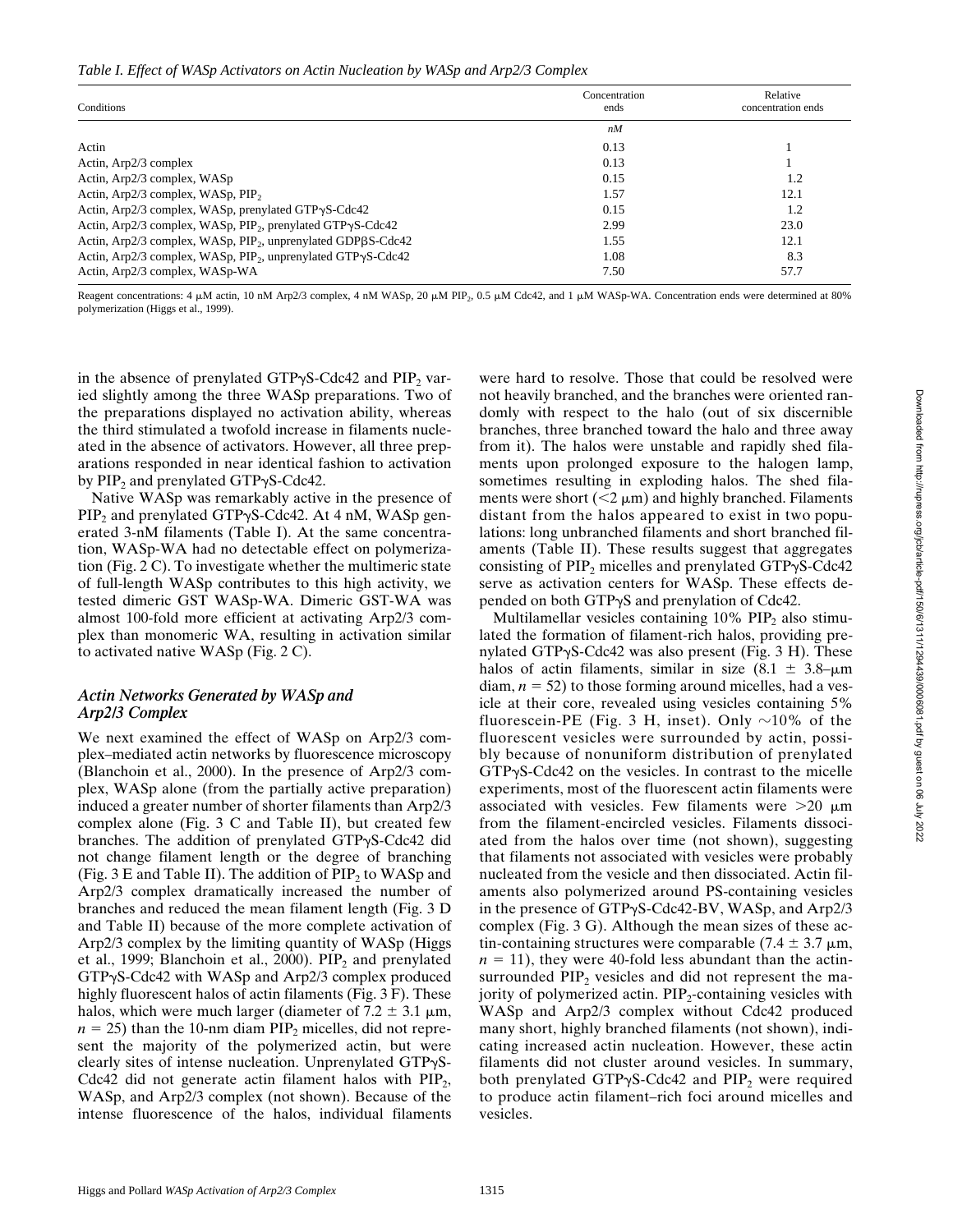

*Figure 3.* Fluorescence micrographs of the products of actin polymerization reactions. Polymerization reactions contained 4  $\mu$ M monomeric MgATP actin, with or without 100 nM of Arp2/3 complex, 4 nM WASp, 0.5  $\mu$ M prenylated GTP $\gamma$ S-Cdc42, 22  $\mu$ M PIP<sub>2</sub> micelles, or  $100 \mu M$  of phospholipid vesicles. After polymerization for 20 min at  $23^{\circ}$ C in KMEI containing  $4 \mu M$ rhodamine-phalloidin, samples were diluted 625-fold  $(A-F)$  or 25-fold (G and H) into motility buffer, mounted on nitrocellulose-coated coverslips, and viewed with filters for rhodamine. (A) Arp2/3 complex, prenylated  $GTP\gamma S- Cdc42$ ,  $PIP_2$  micelles, (B) WASp, prenylated  $GTP\gamma S- Cdc42$ ,  $PIP_2$  micelles, (C) Arp2/3 complex, WASp, (D) Arp2/3 complex, WASp, PIP<sub>2</sub> micelles, (E) Arp2/3 complex, WASp, prenylated GTP $\gamma$ S-Cdc42, (F) Arp2/3 complex, WASp, prenylated GTPyS-Cdc42, PIP<sub>2</sub> micelles, (G) Arp2/3 complex, WASp, prenylated GTPgS-Cdc42, multilamellar vesicles containing 50% cholesterol/14.5% PC/14.5% PE/20% PS/1% CF-PE, or (H) Arp2/3 complex, WASp, prenylated GTPyS-Cdc42, multilamellar vesicles containing 50% cholesterol/ 19.5% PC/19.5% PE/10% PIP2/1% CF-PE. Inset in G shows corresponding fluorescein image of G, showing the vesicle at the interior of the actin halo (left) and a vesicle not surrounded by actin.

### *Table II. Quantitative Analysis of Polymerization Products*

| Conditions                                                     | Filament length |               | No filaments          |                  |
|----------------------------------------------------------------|-----------------|---------------|-----------------------|------------------|
|                                                                | unbranched      | branched      | (unbranched/branched) | Percent branched |
|                                                                | $\mu m \pm SD$  |               |                       |                  |
| $Arp2/3$ complex, prenylated GTP $\gamma$ S-Cdc42, PIP,        | $7.0 \pm 6.5$   |               | 105/1                 |                  |
| WASp, prenylated GTP $\gamma$ S-Cdc42, PIP,                    | $6.6 \pm 6.2$   |               | 140/1                 |                  |
| $Arp2/3$ complex, $WASp$                                       | $2.6 \pm 1.9$   |               | 125/2                 |                  |
| $Arp2/3$ complex, $PIP_2$                                      | $3.2 \pm 2.6$   | $1.5 + 1.3$   | 101/37                | 27               |
| Arp2/3 complex, WASp, prenylated GTPγS-Cdc42                   | $2.7 \pm 1.8$   |               | 87/1                  |                  |
| Arp2/3 complex, WASp, prenylated GTPγS-Cdc42, PIP <sub>2</sub> | $7.2 \pm 4.1$   | $1.5 \pm 1.4$ | 127/92                | 42               |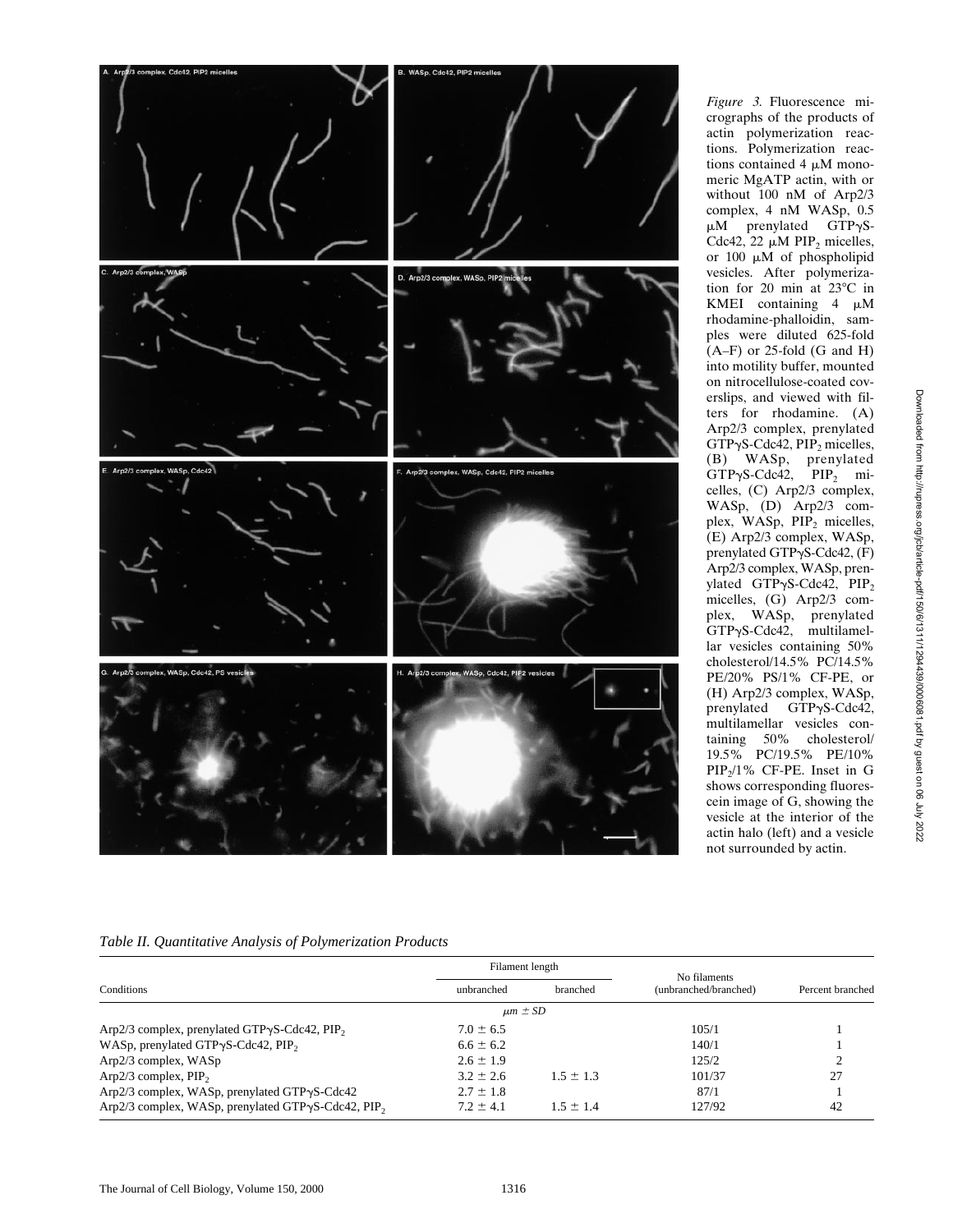

*Figure 4.* Regulation of WASp-WA by a fragment of WASp including the GBD. (A) WASp 152-309 inhibits Arp2/3 complex activation by WASp WA. Nucleation reactions included 4  $\mu$ M of monomeric MgATP actin (5% pyrene-labeled), 10 nM of Arp2/3 complex, 250 nM WASp WA or Scar1 WA, and varying concentrations of WASp 152-309. The concentration of filament ends created by Arp2/3 complex was calculated from the slope of the polymerization curve at 80% polymerization. Percent nucleation is the concentration of ends created relative to that created by Arp2/3 complex and WASp WA or Scar1 WA in the absence of WASp 152-309, after subtraction of the concentration of filaments created in the absence of WA. (B) Binding of WASp 152- 309 to WASp WA was measured by fluorescence anisotropy of rhodamine-labeled WASp WA (0.1  $\mu$ M). The calculated dissociation equilibrium constant is 0.42  $\mu$ M. (C) Fluorescence anisotropy assay for competition between Arp2/3 complex and WASp152-309 for binding WASp WA. Rhodamine-labeled WASp WA (0.1  $\mu$ M) has an anisotropy of 0.162 when bound to 1  $\mu$ M of Arp2/3 complex. The smaller WASp152-309 competes off Arp2/3 complex, giving an anisotropy of 0.132.

#### *Effect of WASp GBD on WASp WA Activity*

Our finding that native WASp does not activate Arp2/3 complex unless stimulated by  $PIP<sub>2</sub>$  and prenylated  $GTP\gamma S- Cdc42$  supports an autoinhibition mechanism for WASp (Miki et al., 1998; Kim et al., 2000). We tested the possibility that NH2-terminal WASp motifs bind the WA region and prevent it from activating Arp2/3 complex using a construct of WASp (termed WAS p152-309) expressed in *E*. *coli*. This construct begins immediately after the predicted EVH1 domain and ends just before the polyproline region (Fig. 1 A). Thus, WASp152-309 contains the entire WASp GBD as well as residues essential for binding WASp-WA (Kim et al., 2000).

The addition of WASp152-309 to nucleation reactions containing  $0.25 \mu M$  WASp-WA and 10 nM Arp2/3 complex inhibited filament production, with half-maximal inhibition at 3  $\mu$ M (Fig. 4 A). Importantly, WASp152-309 did not inhibit nucleation by Scar1-WA and Arp2/3 complex, as predicted, because residues of WASp-WA that bind WASp GBD (Kim et al., 2000) are completely different from the corresponding part of Scar1 WA. In a fluorescence anisotropy assay, WASp152-309 bound WASp-WA with a dissociation equilibrium constant of 0.42  $\mu$ M (Fig. 4) B). WAS p152-309 also inhibited binding of Arp2/3 complex to rhodamine WASp-WA (Fig. 4 C), suggesting that WAS p152-309 inhibits nucleation by interfering with WASp-WA binding to Arp2/3 complex.

Both prenylated GTP $\gamma$ S-Cdc42 (Fig. 5 A) and unprenylated GTP $\gamma$ S-Cdc42 (not shown) overcame the inhibition



Downloaded from http://rupress.org/jcb/article-pdf/150/6/1311/1294439/0006081.pdf by guest on 06 July 2022 Downloaded from http://rupress.org/jcb/article-pdf/150/6/1311/1294439/0006081.pdf by guest on 06 July 2022

*Figure 5.* WASp152-309 interacts with GTPγS-Cdc42 but not with PIP<sub>2</sub>. (A) Effect of GTP $\gamma$ S-Cdc42 and PIP<sub>2</sub> on nucleation inhibition by WASp152-309. Nucleation assays were performed as described in Fig. 2 A with 10 nM of Arp2/3 complex alone (filled circles); Arp2/3 complex, 250 nM WASp WA (open circles); Arp2/3 complex, WASp WA, 3  $\mu$ M WASp152-309 (filled squares); Arp2/3 complex, WASp WA, WASp152-309, 1.6  $\mu$ M prenylated GTPgS-Cdc42 (open squares); Arp2/3 complex, WASp WA, WASp152-309, 3.2 µM prenylated GTPyS-Cdc42 (filled diamonds); and Arp2/3 complex, WASp WA, WASp152- 309, 30  $\mu$ M PIP<sub>2</sub> (open diamonds). (B) Effect of WASp152-309 on full-length native WASp activation by  $PIP_2$  and  $GTP_2S$ -Cdc42. Nucleation assays were performed as described in Fig. 2 A with 10 nM of Arp2/3 complex alone (open circles); Arp2/3 complex, 2 nM WASp (filled circles); Arp2/3 complex, WASp, 20  $\mu$ M PIP<sub>2</sub> (open squares); Arp2/3 complex, WASp, PIP<sub>2</sub>, 25  $\mu$ M WASp152-309 (filled squares); Arp2/3 complex, WASp +  $PIP_2$ , 0.5  $\mu$ M prenylated GTP $\gamma$ S-Cdc42 (filled triangles); and Arp2/3 complex, WASp,  $PIP_2$ , prenylated GTP $\gamma$ S-Cdc42, 25  $\mu$ M WASp152-309 (open triangles).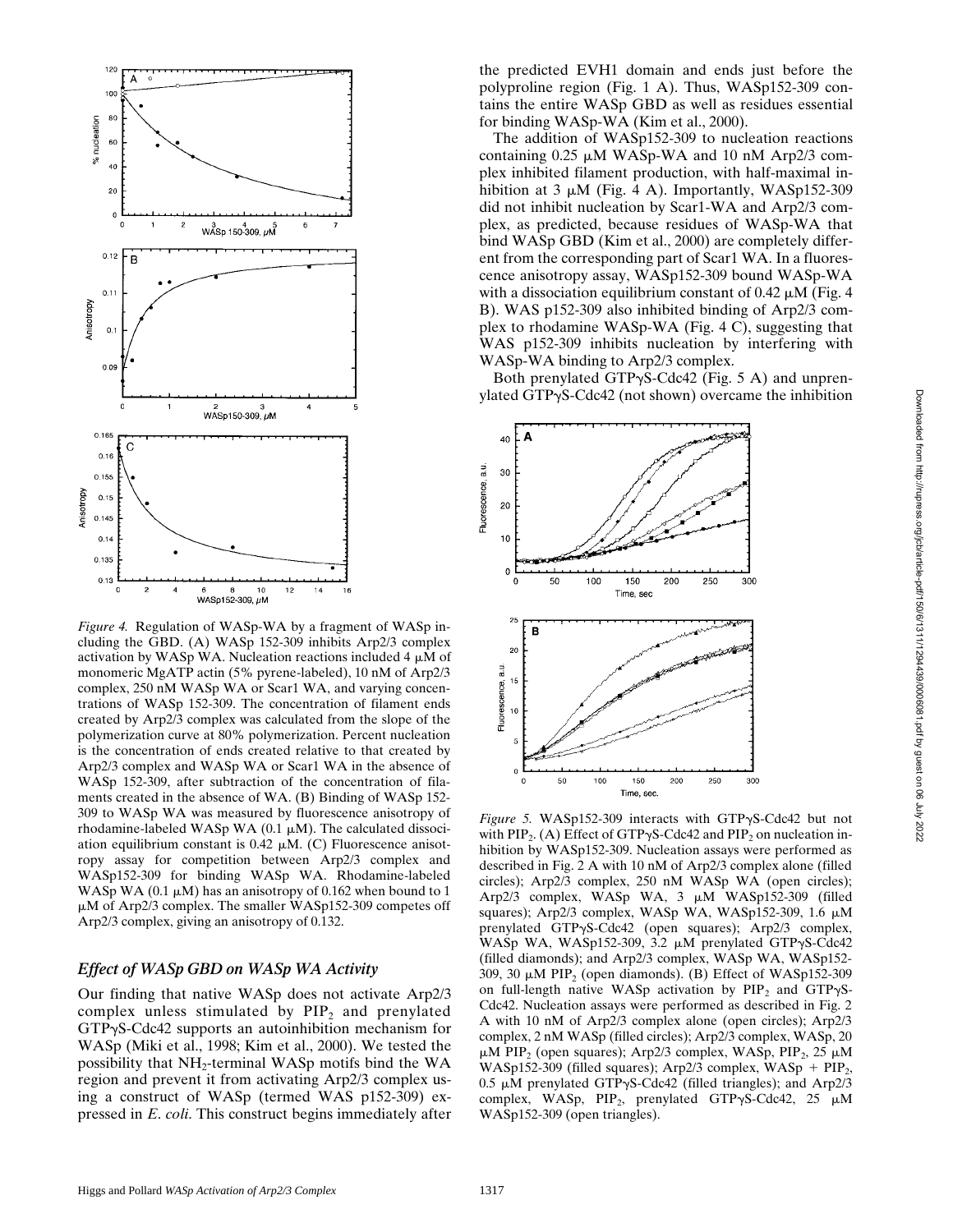of WASp-WA by WASp152-309 in the pyrene-actin nucleation assay, whereas  $\text{PIP}_2$  did not reverse this inhibition. We also tested the effect of WASp152-309 on Arp2/3 complex activation by full-length WASp. WASp152-309 did not block the effect of  $PIP_2$  on WASp, but did block the effect of prenylated GTP $\gamma$ S-Cdc42 (Fig. 5 B). These results suggest that WASp152-309 might not contain the region responsive to  $\text{PIP}_2$ . In support of this conclusion, WASp152-309 did not bind to vesicles containing  $PIP<sub>2</sub>$  or other anionic lipids (not shown).

# *Discussion*

This is the first study to characterize native WASp from leukocytes in terms of its cellular fractionation, cellular concentrations, and ability to activate Arp2/3 complex. The concentration of WASp in human neutrophils is surprisingly high (9  $\mu$ M), almost equal to that of Arp2/3 complex (Higgs et al., 1999). This high concentration of WASp suggests that its ability to activate Arp2/3 complex must be tightly regulated since, at this concentration, even a low constitutive activity would cause significant Arp2/3 complex activation.

Evidence from cell extract studies also suggests that Arp2/3 complex activation is tightly regulated, being strongly activated by GTP-Cdc42 and  $PIP<sub>2</sub>$  (Zigmond et al., 1997; Ma et al., 1998a; Mullins and Pollard, 1999). WASp and N-WASP are leading candidates for mediators of this activation. However, previous studies showed that low concentrations of WASp isolated from insect cells potently activated Arp2/3 complex in the absence of any activators (Yarar et al., 1999). Other studies using the N-WASP isolated from insect cells showed considerable constitutive Arp2/3 complex activation in the absence of activators (Egile et al., 1999; Rohatgi et al., 1999). In the latter two cases, the candidate WASp and N-WASP stimulator, Cdc42, did increase Arp2/3 complex activation, but surprisingly did so with both GDP- and GTP-bound in one study (Rohatgi et al., 1999). PIP<sub>2</sub> enhanced GTP-Cdc42 activation of N-WASP in one study (Rohatgi et al., 1999), but was not tested by Egile et al. The combination of these results suggests that the WASp and N-WASP expressed in insect cells is not as tightly regulated as expected for the activator of Arp2/3 complex.

Our results with native WASp activating Arp2/3 complex differ in two ways from previous work on WASp and N-WASP expressed in insect cells (Egile et al., 1999; Rohatgi et al., 1999; Yarar et al., 1999). First, the difference in Arp2/3 complex activation between nonactivated and fully activated WASp is much greater in our study. Second, PIP<sub>2</sub> micelles alone stimulate native WASp, whereas prenylated GTP $\gamma$ S-Cdc42 alone does not at 0.5  $\mu$ M. However, we found that prenylated  $GTP\gamma S\text{-}Cdc42$  increased WASp stimulation by PIP<sub>2</sub> twofold. Cdc42 had to be  $GTP\gamma S$ bound and prenylated for this effect.

In our hands, the WASp expressed in insect cells behaves in a heterogeneous fashion, but the WASp from bovine thymus and human neutrophils behaves much more homogeneously. Over 90% of WASp from extracts of either leukocyte source partitions into the 100,000*-g* supernatant, indicating that the majority is not associated with either the actin cytoskeleton or membranes under these

conditions. This also suggests that most WASp molecules are not bound to GTP-Cdc42 or to  $\text{PIP}_2$  because both of these ligands are associated with the membranes (Regazzi et al., 1992; Nomanbhoy et al., 1999). Purified WASp has a Stokes' radius of 5.0 nm by gel filtration, and a mass of 122 kD by sedimentation equilibrium analytical ultracentrifugation. Because no other bands were visible in the cleanest WASp preparation, the size suggests that WASp is a multimer, either a dimer or a trimer. The WASp multimer appears to be very stable, since only 40 nM of WASp was used for these analytical techniques. Others have proposed N-WASP to be a multimer, with a sedimentation coefficient of 5.45 S at 1  $\mu$ M, by sedimentation velocity analytical ultracentrifugation (Carlier et al., 2000). These authors also proposed that N-WASP is in equilibrium between monomer and multimer, and that the monomer is the active state. Our results at 40 nM WASp suggest that the equilibrium strongly favors the multimer. Further work is necessary to determine the stoichiometry of the multimer, the interfaces involved in multimerization, and the effects of WASp activators on the multimeric state.

When stimulated by both  $PIP_2$  and prenylated GTP $\gamma$ S-Cdc42, native WASp activated Arp2/3 complex much more strongly than the constitutively active WA fragment. WASp at 4 nM activated Arp2/3 complex almost stoichiometrically, whereas 4 nM WA caused no detectable activation. Dimeric GST-WA had an activation efficiency similar to native WASp, and could fully activate Arp2/3 complex at a 50-fold lower concentration than WA. Dimeric GST-WA binds actin and Arp2/3 complex with an affinity similar to monomeric WA (Marchand, J.B., H.N. Higgs, and T.D. Pollard, unpublished data). The multimeric state of native WASp and GST-WA may contribute to a higher activation efficiency, but the mechanism is not yet clear.

Our observations suggest that the synergy between  $PIP<sub>2</sub>$ and Cdc42 is dependent on localization of both activators on a membrane surface.  $PIP<sub>2</sub>$  micelles or vesicles containing  $PIP<sub>2</sub>$  or PS were foci of intense actin filament nucleation in the presence of prenylated (but not unprenylated)  $GTP\gamma S\text{-}Cdc42$  and native WASp. When prenylated, Cdc42 stably associates with membranes (Nomanbhoy et al., 1999). This is similar to other particulate activators of Arp2/3 complex including bacteria (Welch et al., 1997b), viruses (Frischknecht et al., 1999), intracellular vesicles (Taunton et al., 2000), beads coated with bacterial or eukaryotic activators of Arp2/3 complex (Cameron et al., 1999; Yarar et al., 1999), or beads coated with Cdc42 (Ma et al., 1998b). Others have also observed Cdc42- and PIP<sub>2</sub>dependent vesicle movement in whole cell extracts (Ma et al., 1998a; Moreau and Way, 1998), although the minimum requirements for this effect could not be determined in these studies. Vesicles with  $\text{PIP}_2$  were more effective in producing these actin halos than micelles of  $PIP<sub>2</sub>$  or vesicles containing PS.  $PIP<sub>2</sub>$ -containing vesicles alone promote dendritic nucleation by native WASp and Arp2/3 complex, but the filaments do not concentrate around vesicles. We do not know at present whether actin filaments nucleated by WASp and Arp2/3 complex in the presence of prenylated GTP $\gamma$ S-Cdc42- and PIP<sub>2</sub>-containing vesicles are associated noncovalently with the vesicle surface. If WASp binds actin filaments like N-WASP (Egile et al., 1999), some filaments may attach by this mechanism. However,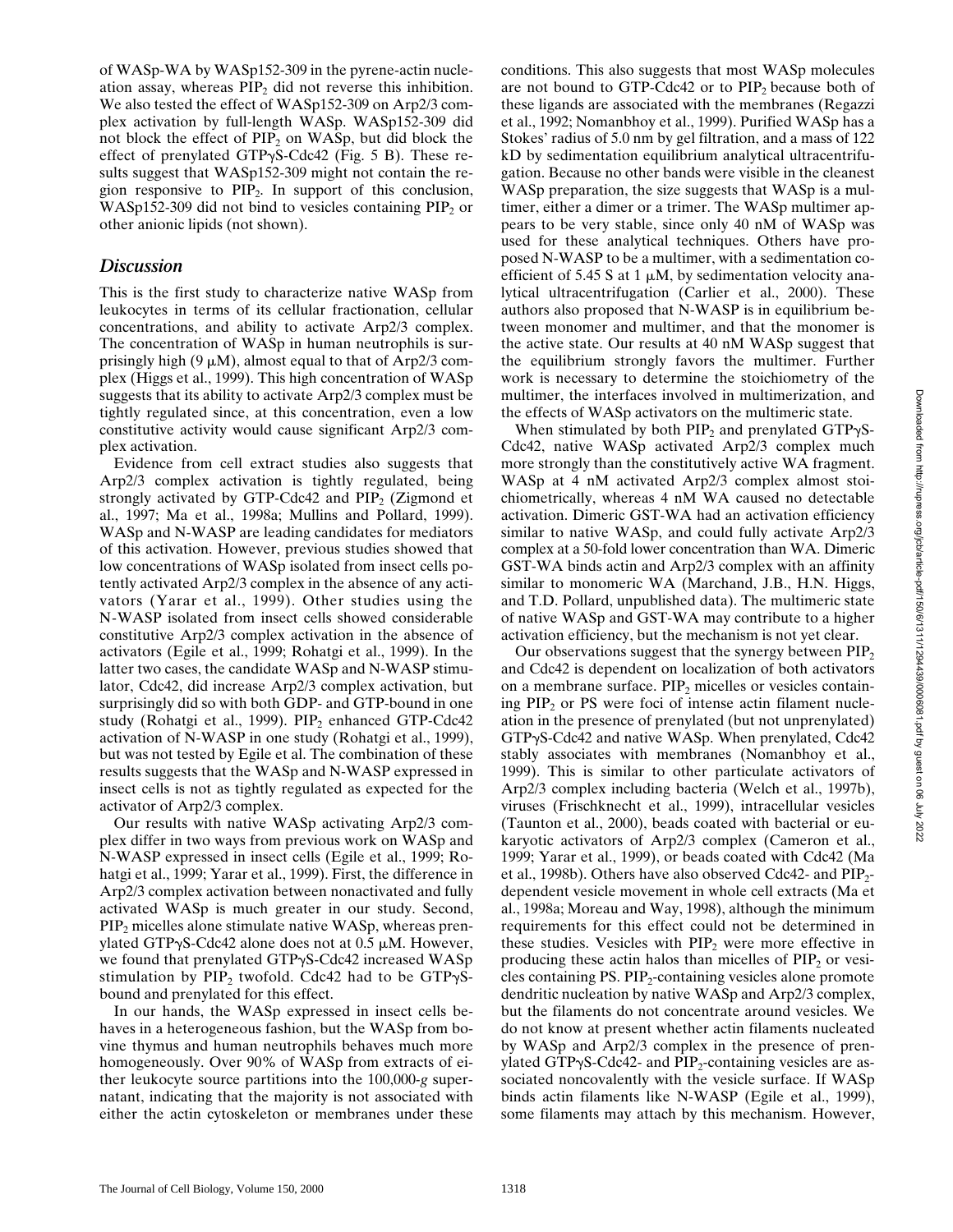the actin filament halo is so thick around the vesicle that the majority of filaments are probably not bound to the membrane but held in place by the dendritic network formed during nucleation by Arp2/3 complex (Blanchoin et al., 2000).

Kim et al. (2000) proposed a mechanism for WASp regulation by GTP-Cdc42 based on earlier ideas on autoinhibition (Miki et al., 1998). A nuclear magnetic resonance structure and direct binding assays showed that WASp GBD binds to residues 461–492 of WASp-WA. This interaction was proposed to block binding of WASp-WA to Arp2/3 complex. Binding of GTP-Cdc42 to WASp GBD was proposed to release WASp-WA, allowing it to bind and activate Arp2/3 complex. Our experiments are consistent with the main features of this model. A construct (WASp152-309) containing the WASp GBD inhibited WASp WA activation of Arp2/3 complex by competing with Arp2/3 complex for WA binding.  $GTP\gamma S$ -Cdc42 relieved inhibition by WASp152-309. Conversely, WASp152-309 blocked enhancement of native WASp stimulation by GTP $\gamma$ S-Cdc42. On the other hand, 0.5  $\mu$ M prenylated GTPgS-Cdc42 alone does not overcome autoinhibition of native WASp since WA binds so tightly to WASp GBD that it reduces the affinity of the GBD for GTP-Cdc42 by 80–300-fold (Kim et al., 2000). To be an effective activator of WASp at a submicromolar concentration, prenylated GTP $\gamma$ S-Cdc42 requires a membrane containing an acidic lipid such as  $PIP<sub>2</sub>$ . However, our results do not rule out other mechanisms acting in concert with or separately from the autoinhibition model as proposed.

The  $PIP_2$  binding site on WASp is unknown. N-WASP and WASp were originally predicted to have an  $NH<sub>2</sub>$ -terminal PH domain (Miki et al., 1996), but atomic structures revealed a polyproline binding EVH1 domain (Fedorov et al., 1999; Prehoda et al., 1999) that overlaps, but is offset from, the proposed PH domain. A polybasic region is present in WASp152-309 immediately  $NH<sub>2</sub>$ -terminal to the WASp GBD. However, WASp152-309 did not block native WASp activation by  $PIP_2$  nor did  $PIP_2$  relieve WASp WA inhibition by WASp152-309. Additionally,  $WASp152-309$  does not bind  $PIP<sub>2</sub>$ -containing vesicles. These results suggest that WASp152-309 does not contain the complete PIP<sub>2</sub> binding site. Since WASp WA does not bind  $PIP<sub>2</sub>$  (not shown),  $PIP<sub>2</sub>$  binding may depend on the NH<sub>2</sub>-terminal region or the region between GBD and WA. This site might not be specific for  $PIP<sub>2</sub>$  since PS-containing vesicles also cause actin halo formation.

The signaling pathway to WASp and Arp2/3 complex may operate through GTP activation of Cdc42 alone in the context of an anionic membrane surface, possibly containing PIP<sub>2</sub>, as follows. Binding to anionic lipid on the membrane surface partially activates WASp, possibly by exposing the acidic COOH terminus of WASp that interacts with Arp2/3 complex. Interaction of WASp with anionic lipid may also allow GTP-Cdc42 to bind the WASp GBD, perhaps concentrating WASp together with prenylated Cdc42 on the membrane surface, reducing their interaction potential. Interaction with Cdc42 fully stimulates WASp to activate Arp2/3 complex by releasing WA. WASp binding to Cdc42 may also stabilize active WASp on the membrane, resulting in localized actin polymeriza-

tion. Nonlipidated Cdc42 is ineffective since it does not bind vesicles.

Many aspects of this model remain to be tested including the following: the  $PIP<sub>2</sub>$  binding site on WASp; WASp affinity for  $PIP<sub>2</sub>$  and other lipids; the mechanism of partial WASp activation by  $PIP_2$ ; and the equilibrium and rate constants for WASp association with membranes containing  $PIP_2$  and/or Cdc42. Also, a full understanding of WASp activation will require accurate values for cellular concentrations of  $PIP<sub>2</sub>$  and GTP-Cdc42 upon cell stimulation in addition to the knowledge of distributions of these molecules in cells. The proposed synergism between GTP-Cdc42 and  $PIP<sub>2</sub>$ , mediated by membrane binding, might provide a mechanism for the membrane-associated actin polymerization at the leading edge and on phagosomes/ endosomes (Merrifield et al., 1999; Taunton et al., 2000). In addition, other WASp-binding proteins (Grb2, Nck, Src kinases, Btk) are membrane-associated upon cell stimulation, which might similarly affect WASp activation (Carlier et al., 2000; for review see Higgs and Pollard, 1999).

We thank Jean-Baptiste Marchand, Wei-Lih Lee, and Laurent Blanchoin for help and advice. We are grateful to Roberta Schulte and Bartholemew Sefton for help with the baculovirus expression system and for cloning and expressing WASp in this system. The DNA constructs for Cdc42, along with much helpful advice for their expression, as well as advice on handling neutrophils, were supplied by Gary Bokoch and colleagues at Scripps Research Institute. Jill Meisenhelder (Salk Institute Cancer Center) synthesized the WASp 209-226 peptide.

This work was supported by the National Institutes of Health (NIH) research grants GM-26338 (to T.D. Pollard) and CA-14195 (to Walter Eckhart), an NIH National Research Service Award Posdoctoral Fellowship to H.N. Higgs, NIH grant RR00833 to The General Clinical Research Center at Scripps Research Institute.

Submitted: 15 June 2000 Revised: 17 July 2000 Accepted: 18 July 2000

#### *References*

- Abdul-Manan, N., B. Aghazadeh, G.A. Liu, A. Majumdar, O. Ouerfelli, K.A. Siminovitch, and M.K. Rosen. 1999. Structure of Cdc42 in complex with the GTPase-binding domain of the 'Wiskott-Aldrich Syndrome' protein. *Nature*. 399:379–383.
- Bailly, M., F. Macaluso, M. Cammer, A. Chan, J.E. Segall, and J.S. Condeelis. 1999. Relationship between Arp2/3 complex and the barbed ends of actin filaments at the leading edge of carcinoma cells after epidermal growth factor stimulation. *J. Cell Biol.* 145:331–345.
- Balasubramanian, M.K., A. Feoktistova, D. McCollum, and K.L. Gould. 1996. Fission yeast Sop2p: a novel and evolutionarily conserved protein that interacts with Arp3p and modulates profilin function. *EMBO (Eur. Mol. Biol. Organ.) J.* 15:6426–6437.
- Blanchoin, L., and T.D. Pollard. 1998. Interaction of actin monomers with *Acanthamoeba* actophorin (ADF/cofilin) and profilin. *J. Biol. Chem.* 273: 25106–25111.
- Blanchoin, L., K.J. Amann, H.N. Higgs, J.B. Marchand, D.A. Kaiser, and T.D. Pollard. 2000. Direct observation of dendritic actin filament networks nucleated by Arp2/3 complex and WASp/Scar proteins. *Nature*. 404:1007–1011.
- Cameron, L.A., M.J. Footer, A. van Oudenaarden, and J.A. Theriot. 1999. Motility of ActA protein-coated microspheres driven by actin polymerization. *Proc. Natl. Acad. Sci. USA*. 96:4908–4913.
- Carlier, M.F., P. Nioche, I. Broutin-L'Hermite, R. Boujemaa, C. Le Clainche, C. Egile, C. Garbay, A. Ducruix, P.J. Sansonetti, and D. Pantaloni. 2000. Grb2 links signalling to actin assembly by enhancing interaction of neural Wiskott-Aldrich Syndrome protein (N-WASP) with actin-related-protein (Arp2/3) complex. *J. Biol. Chem.* 275:21946–21952.
- Egile, C., T.P. Loisel, V. Laurent, R. Li, D. Pantaloni, P.J. Sansonetti, and M.F. Carlier. 1999. Activation of the CDC42 effector N-WASP by the *Shigella flexneri* IcsA protein promotes actin nucleation by Arp2/3 complex and bacterial actin-based motility. *J. Cell Biol.* 146:1319–1332.
- Fedorov, A.A., E. Fedorov, F. Gertler, and S.C. Almo. 1999. Structure of EVH1, a novel proline-rich ligand-binding module involved in cytoskeletal